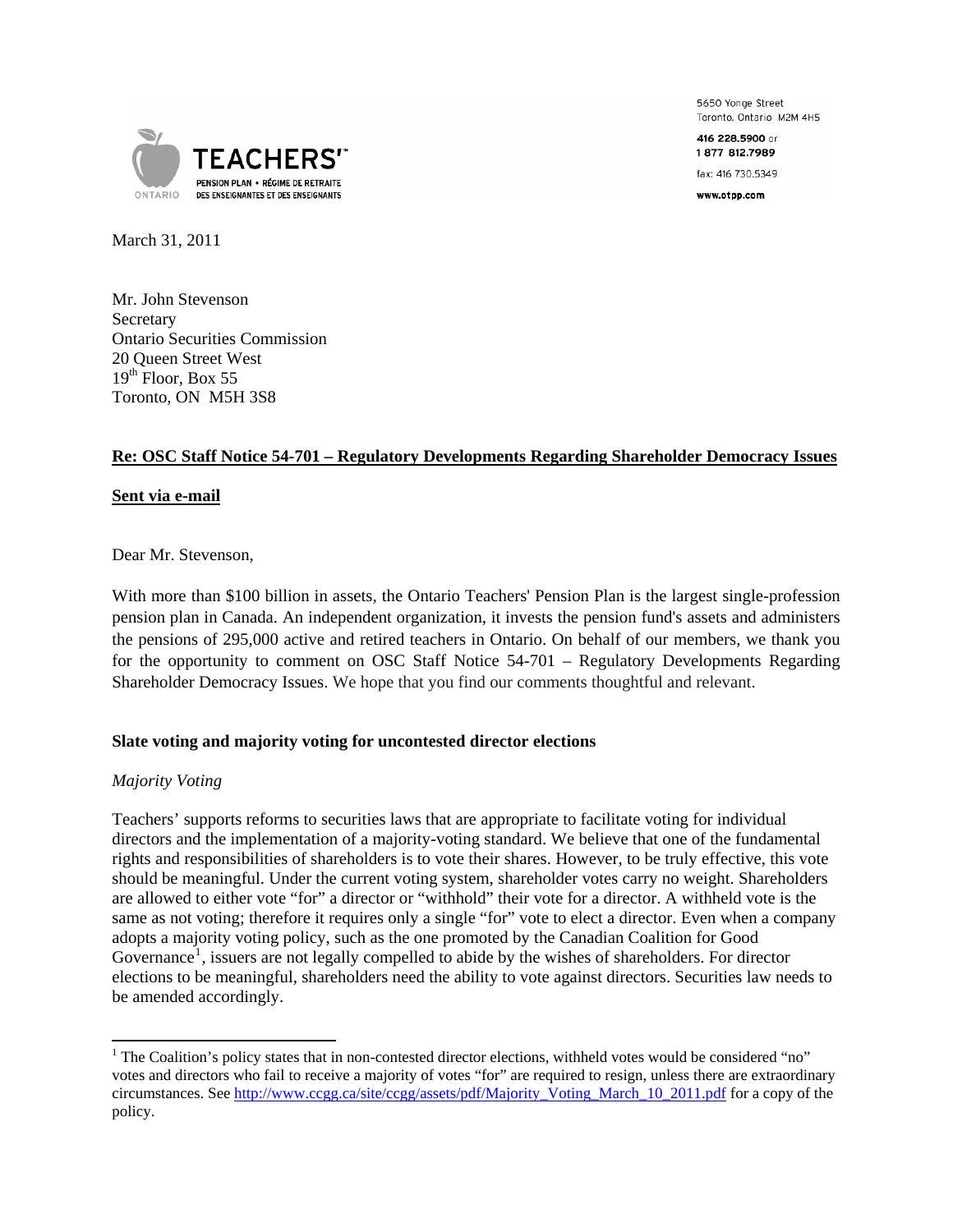A primary argument put forth against moving to a majority-vote standard is the possibility of a failed board, which occurs when an insufficient number of directors are elected to the board to constitute a quorum. We believe the risk of a failed board is remote. In our experience, shareholders are generally reluctant to vote against a director unless there is an overwhelming reason to do so. Furthermore, in many cases when a director receives a high proportion of negative votes it is not a surprise to the market or the relevant corporation's board and management. Boards could easily take proactive steps to avoid a failed board scenario, including engaging with shareholders and addressing their concerns prior to the vote. Finally, in other jurisdictions where the majority-vote standard has been implemented we are not aware of instances where shareholders have failed to elect a sufficient number of directors to constitute a quorum.

The implementing legislation could address the unlikely event that the required quorum of directors is not elected to the board. For instance, to maintain the required quorum, the elected board members could be granted the discretion to decline the resignations of those directors with the least number of "no" votes.

The risks associated with majority voting are both theoretical and manageable. They cannot outweigh the most compelling reason to mandate a majority voting standard: placing control of who is on the board in the hands of those whom the board is designed to represent - the shareholders.

## *Slate Voting*

When directors are elected using slate voting, shareholders are not allowed to vote for individual directors but must vote for the directors as a group. Under a slate voting system, shareholders may not vote for or withhold their vote from individual directors, resulting in individual directors not being accountable to shareholders. Furthermore, electing directors via a slate is not appropriate under a majority-vote standard. Therefore, it follows that the adoption of a majority-vote standard would also include the abolishment of the slate voting method. Teachers' has long supported the concept that directors should be elected individually rather than via a slate.

### **Mandated shareholder advisory votes on executive compensation**

We recognize that a number or jurisdictions have put in place rules requiring regular shareholder advisory votes on compensation. Teachers' maintains its view that these advisory votes are not needed primarily because the board arrives at compensation decisions in carrying out their duty to supervise the management of the business affairs of the corporation. It is not the responsibility of shareholders to advise the board on compensation decisions.

Teachers' does believe that the board must be held accountable for decisions they make, however a vote on compensation does not serve this end. Individual director elections combined with a majority-vote standard (as discussed above) provide shareholders with the proper tools to hold boards and directors accountable for their actions. We believe the only effective way to address compensation issues is not with an advisory vote on compensation, but with the ability to remove underperforming directors with our shareholder vote. In our view, implementing a majority-vote standard combined with individual director elections removes the requirement for a mandatory advisory vote on compensation and is a much more effective way to affect positive change on compensation issues.